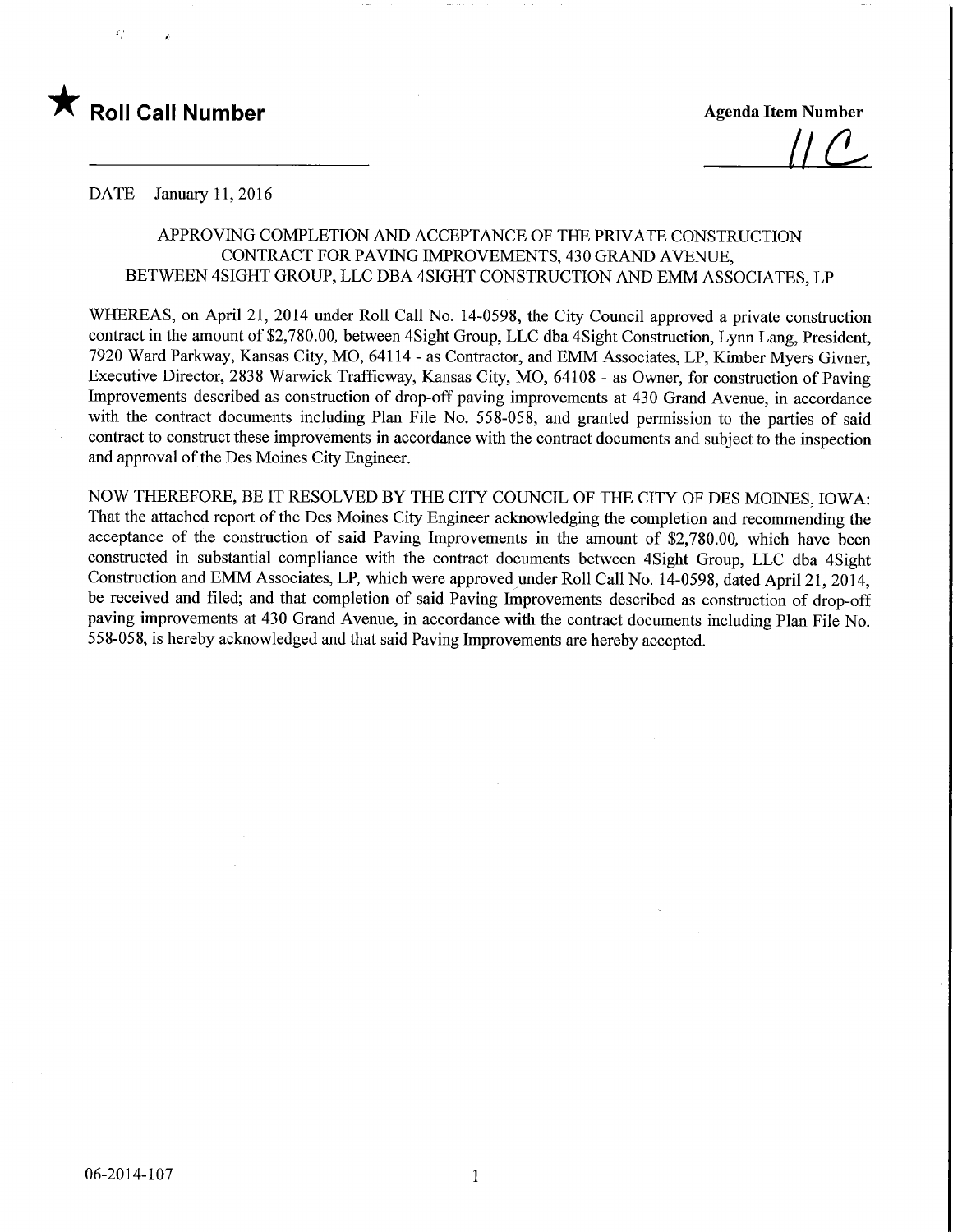

 $||C$ 

DATE January 11, 2016

Activity ID 06-2014-107

Moved by to adopt.

FORM APPROVED:

tation Mari

Kathleen Vanderpool Deputy City Attorney

Funding Source: All project costs are to be paid by the Owner(s), EMM Associates, LP

| <b>COUNCIL ACTION</b> | <b>YEAS</b> | <b>NAYS</b> | <b>PASS</b> | <b>ABSENT</b>   |
|-----------------------|-------------|-------------|-------------|-----------------|
| <b>COWNIE</b>         |             |             |             |                 |
| <b>COLEMAN</b>        |             |             |             |                 |
| <b>GATTO</b>          |             |             |             |                 |
| <b>GRAY</b>           |             |             |             |                 |
| <b>HENSLEY</b>        |             |             |             |                 |
| <b>MOORE</b>          |             |             |             |                 |
| WESTERGAARD           |             |             |             |                 |
| <b>TOTAL</b>          |             |             |             |                 |
| <b>MOTION CARRIED</b> |             |             |             | <b>APPROVED</b> |
|                       |             |             |             |                 |
|                       |             |             |             |                 |
|                       |             |             |             |                 |
|                       |             |             |             | Mayor           |

I, Diane Rauh, City Clerk of said City Council, hereby certify that at a meeting of the City Council, held on the above date, among other proceedings the above was adopted.

IN WITNESS WHEREOF, I have hereunto set my hand and affixed my seal the day and year first above written.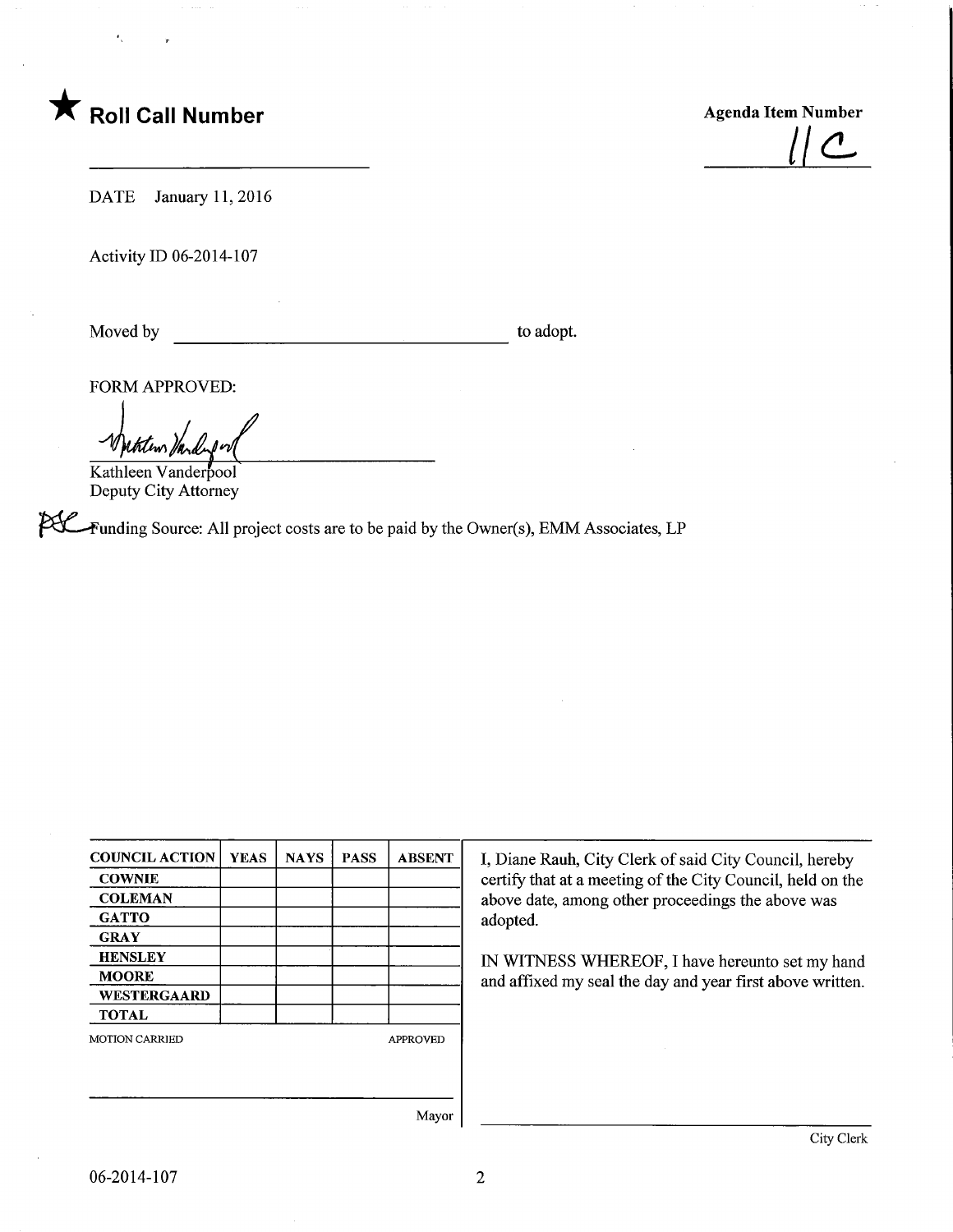



11 Q

430 GRAND AVENUE ELSIE MANOR DROP-OFF LANE PAVING ACTIVITY ID 06-2014-107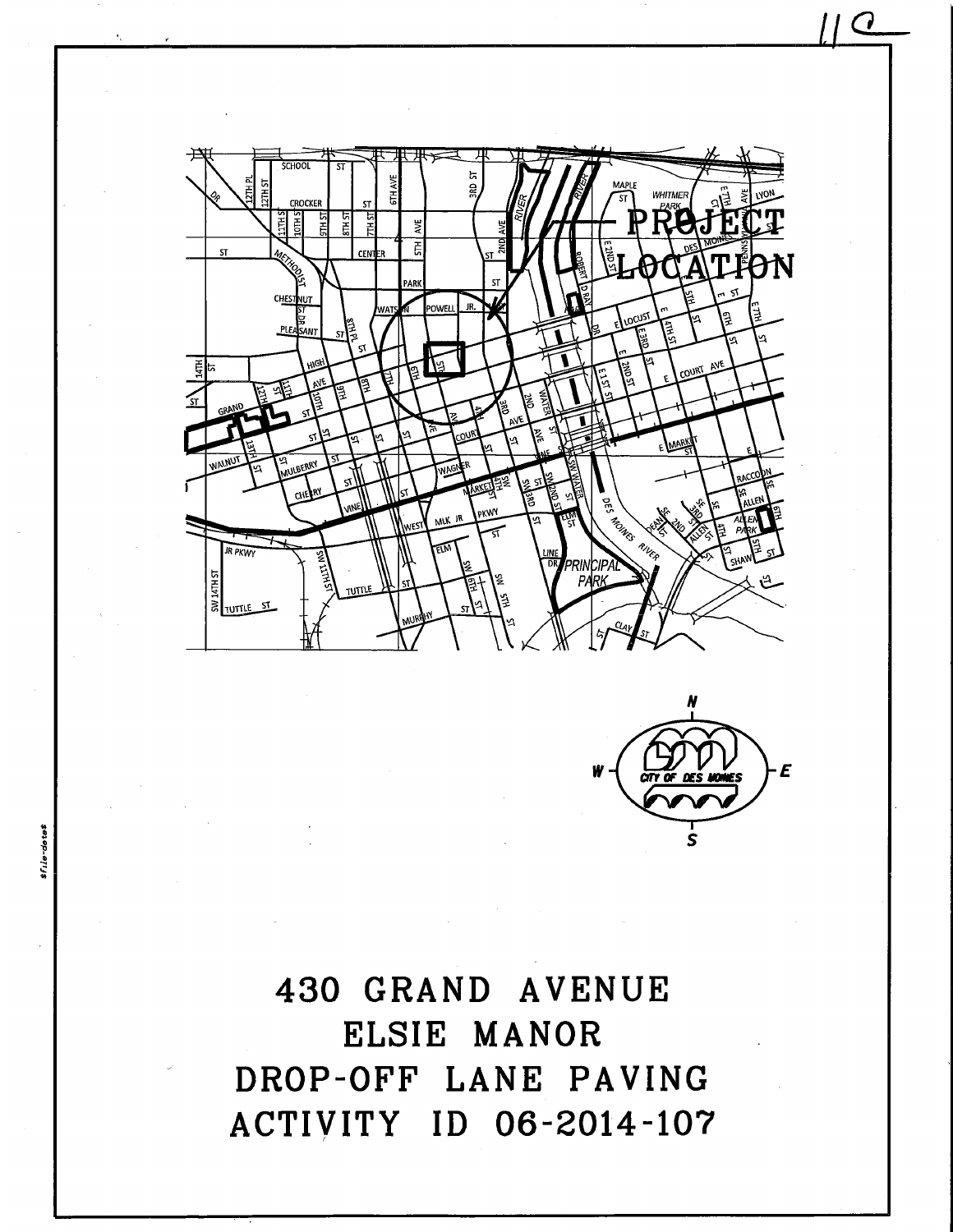January 11,2016



### CERTIFICATION OF COMPLETION ENGINEERING DEPARTMENT

#### AGENDA HEADING:

Approving completion and recommending acceptance of the Private Construction Contract for Paving Improvements 430 Grand Avenue, between 4Sight Group, LLC dba 4Sight Construction and EMM Associates, LP.

#### SYNOPSIS:

Approve the Des Moines City Engineer's Certification of Completion, acknowledge the completion and accept construction of said improvement.

### FISCAL IMPACT:

#### Amount: \$2,780.00 As-Built Contract Cost

Funding Source: No Cost to the City of Des Moines; all costs are to be paid by the Owner, EMM Associates, LP

## CERTIFICATION OF COMPLETION:

On April 21, 2014, under Roll Call No. 14-0598, the City Council approved a private construction contract in the amount of \$2,780.00, between 4Sight Group, LLC dba 4Sight Construction, Lynn Lang, President, 7920 Ward Parkway, Kansas City, MO 64114 - as Contractor, and EMM Associates, LP, Kimber Myers Givner, Executive Director, 2838 Warwick Trafficway, Kansas City, MO, 64108 - as Owner, for construction of Paving Improvements described as construction of drop-off paving improvements at 430 Grand Avenue, in accordance with the contract documents including Plan File No. 558-058, and granted permission to the parties of said contract to construct these improvements in accordance with the contract documents and subject to the inspection and approval of the Des Moines City Engineer.

I hereby certify that the construction of said Paving Improvements described as construction of drop-off paving improvements at 430 Grand Avenue, in accordance with the contract documents including Plan File No. 558-058, Activity ID 06-2014-107, has been completed in substantial compliance with the contract documents between 4Sight Group, LLC dba 4Sight Construction and EMM Associates, LP, which were approved under Roll Call No. 14-0598, dated April 21, 2014 and I hereby recommend that the above Paving Improvements be accepted.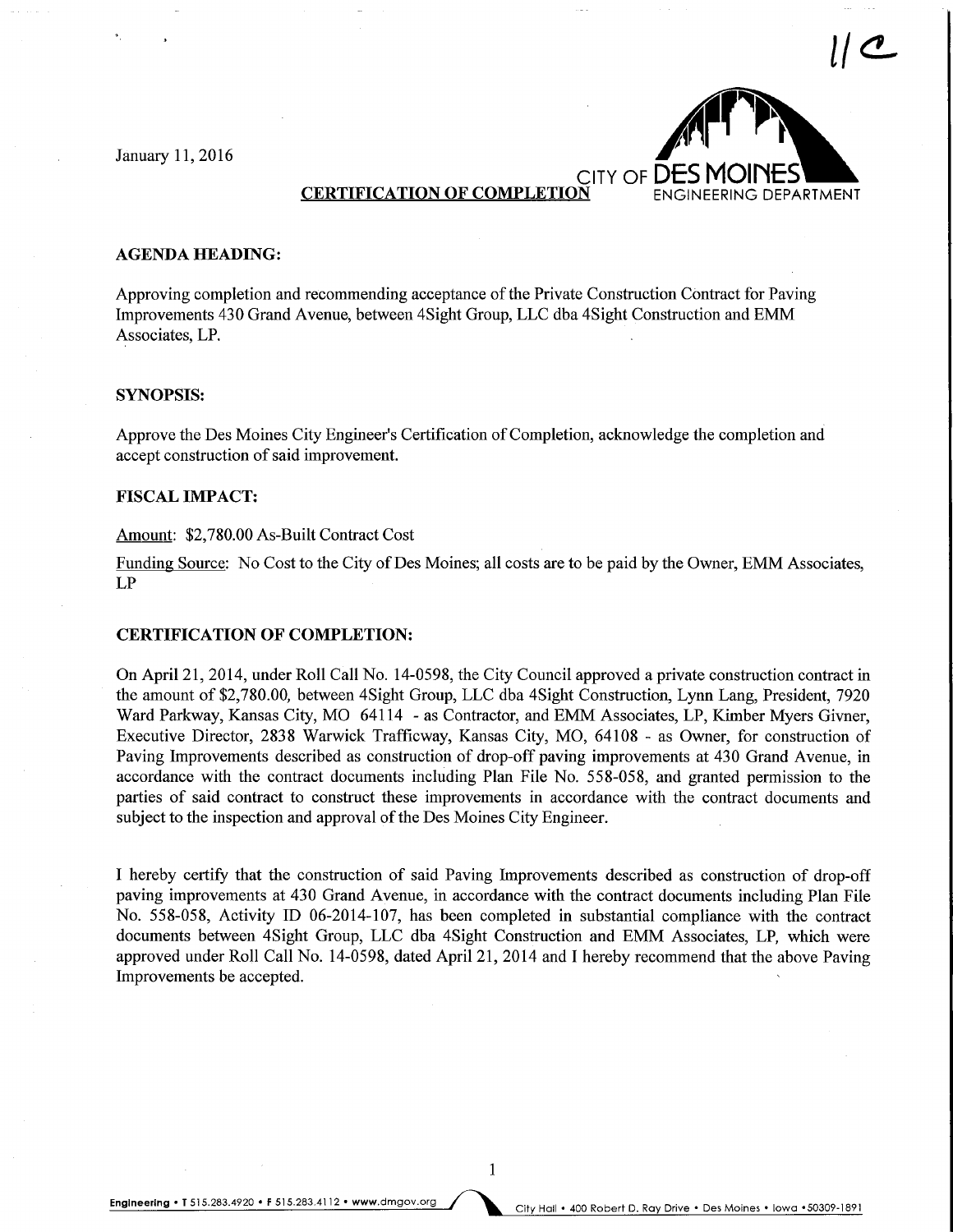I further certify that the amount of completed Paving Improvements is \$2,780.00.

Damela Lodesey no

Pamela S. Cooksey, P.E. Des Moines City Engineer